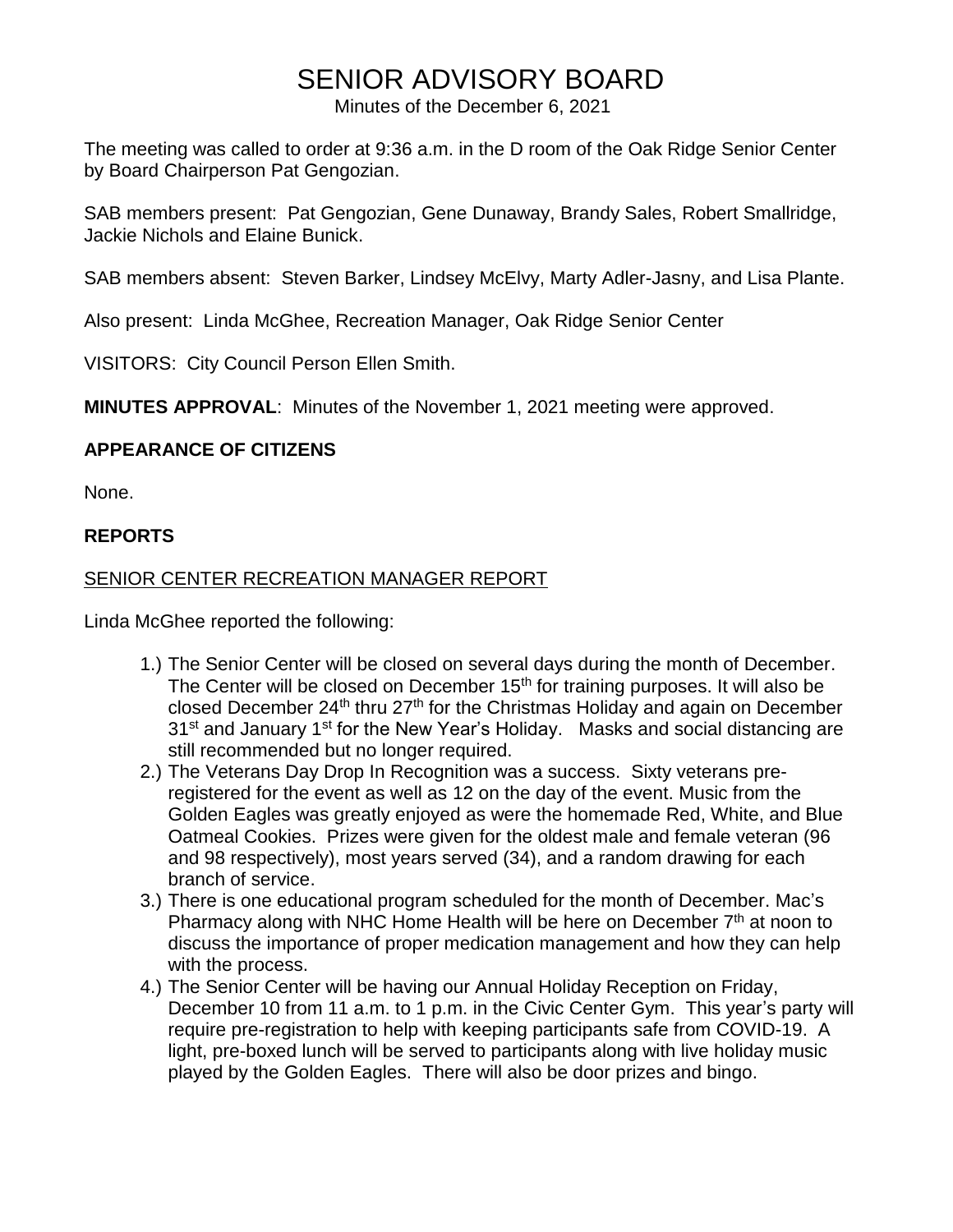- 5.) The Senior Center will also be having an ornament decorating party on Friday, December  $17<sup>th</sup>$  from 1 p.m. to 3 p.m. Sign up by December  $13<sup>th</sup>$  to be counted for the event.
- 6.) We currently have 852 participants in our system along with 564 unique email addresses.

## RECENT ACTIONS OF CITY COUNCIL

None

## **NEW BUSINESS**

Chairperson Pat Gengozian led a discussion of the proposed bylaws and rules for the Senior Advisory Board. The rules and bylaws have been updated to reflect consistency across all city boards and commission and had been sent to members to review before the meeting. Vice Chairperson Jackie Nichols made a motion to accept the bylaws as presented. Board member Bob Smallridge seconded the motion and it passed unanimously by members present. Board member Bob Smallridge made a motion that the rules should also be accepted as presented. The motion was seconded by Board Vice Chairperson Jackie Nichols and also passed by a unanimous vote of members present.

Chairperson Pat Gengozian also mentioned that absentee members need to make sure to follow the guidelines in the bylaws. The board is down one permanent member and when others are out it can make us not have a quorum.

#### **UNFINISHED BUSINESS**

None

## **COMMITTEE REPORTS**

#### **Programming Committee Report**

Program committee chairperson Marty Adler-Jasny was absent but sent a written report that was reviewed by the board and accepted. Board Chairperson Pat Gegonzian also said that she would like to get a back-exercise program started that can be done by video a couple of times a week. Board member Dr. Elaine Bunick also mentioned possibly some sort of self defense class for seniors.

#### **Transportation Report**

No report

## **Public Relations Report**